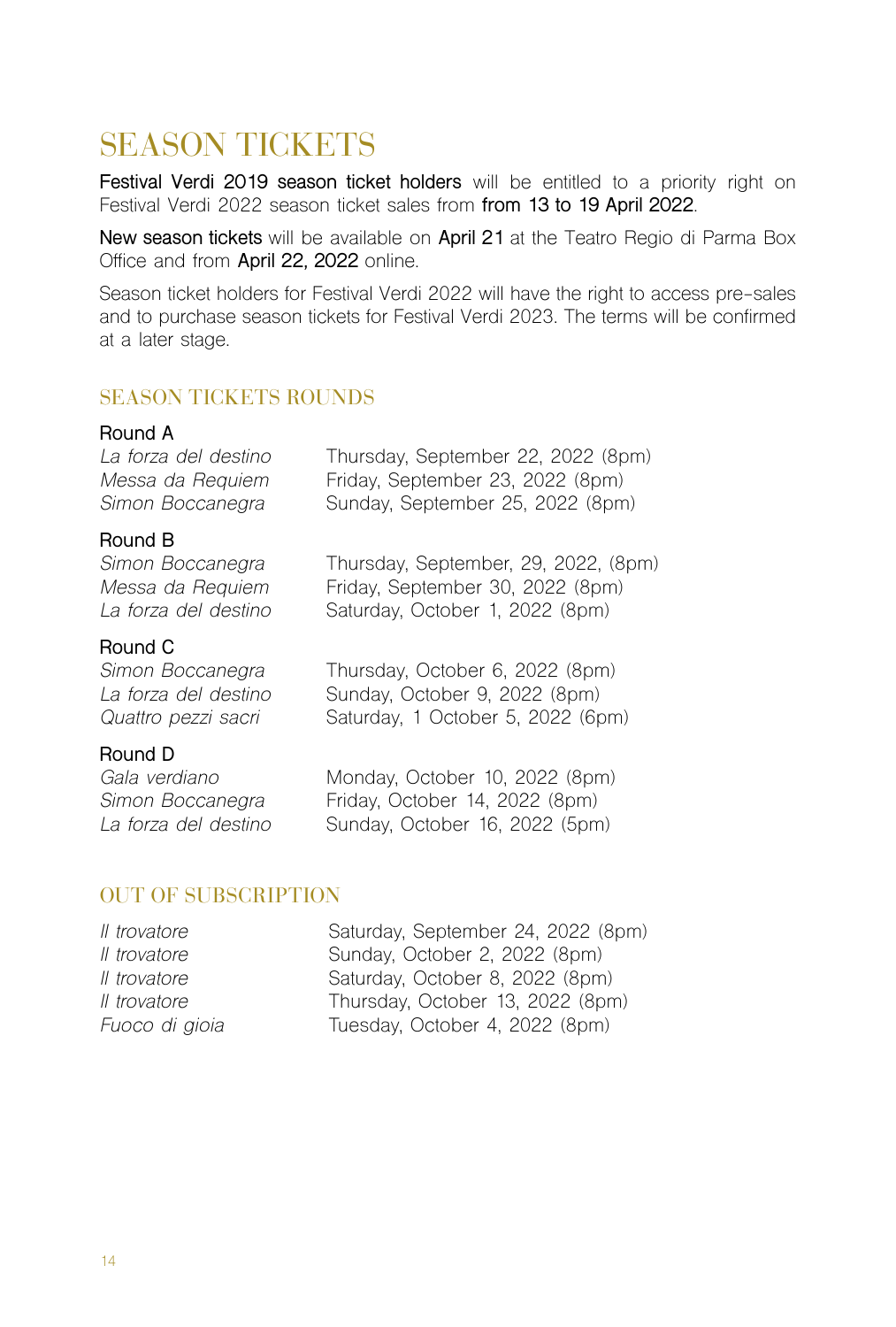## OPERA TICKETS PRICES

| Round A<br>Stall<br>Central Box 1° price<br>Central Box 2°<br>price<br>Central Box 3° price (listening only)<br>Off-Centre Box 1° price<br>Off-Centre Box 2° price<br>Side Box 1° price<br>Side Box 2° price<br>Side Box 3° price (listening only)<br>Numbered gallery | Full price<br>€ 408,00<br>€ 383,00<br>€ 229,00<br>€<br>64,00<br>342,00<br>€<br>188,00<br>€<br>€ 309,00<br>€<br>148,00<br>€<br>64,00<br>€<br>106,00      | Under30<br>€ 204,00<br>€<br>191,50<br>€<br>114,50<br>32,00<br>€<br>171,00<br>€<br>94,00<br>€<br>154,50<br>€<br>€<br>74,00<br>€<br>32,00<br>$-- -$       |
|------------------------------------------------------------------------------------------------------------------------------------------------------------------------------------------------------------------------------------------------------------------------|---------------------------------------------------------------------------------------------------------------------------------------------------------|---------------------------------------------------------------------------------------------------------------------------------------------------------|
| Round B<br>Stall<br>Central Box 1° price<br>Central Box 2°<br>price<br>Central Box 3° price (listening only)<br>Off-Centre Box 1° price<br>Off-Centre Box 2° price<br>Side Box 1° price<br>Side Box 2° price<br>Side Box 3° price (listening only)<br>Numbered gallery | Full price<br>€ 344,00<br>318,00<br>€<br>€<br>247,00<br>48,00<br>€<br>€ 268,00<br>221,00<br>€<br>€<br>243,00<br>193,00<br>€<br>€<br>48,00<br>€<br>92,00 | Under30<br>172,00<br>€<br>159,00<br>€<br>€<br>123,50<br>24,00<br>€<br>€<br>134,00<br>€<br>110,50<br>€<br>121,50<br>€<br>96,50<br>24,00<br>€<br>$------$ |
| Round C<br>Stall<br>Central Box 1° price<br>Central Box 2° price<br>Central Box 3° price (listening only)<br>Off-Centre Box 1° price<br>Off-Centre Box 2° price                                                                                                        | Full price<br>€ 312,00<br>286,00<br>€<br>€ 219,00<br>48,00<br>€<br>€ 236,00                                                                             | Under30<br>€<br>156,00<br>€<br>143,00<br>109,50<br>€<br>24,00<br>€<br>118,00<br>€<br>94,50<br>€                                                         |
| Side Box 1° price<br>Side Box 2° price<br>Side Box 3° price (listening only)<br>Numbered gallery                                                                                                                                                                       | 189,00<br>€<br>215,00<br>€<br>€<br>169,00<br>48,00<br>€<br>92.00<br>€                                                                                   | €<br>107,50<br>€<br>84,50<br>€ 24,00<br>------                                                                                                          |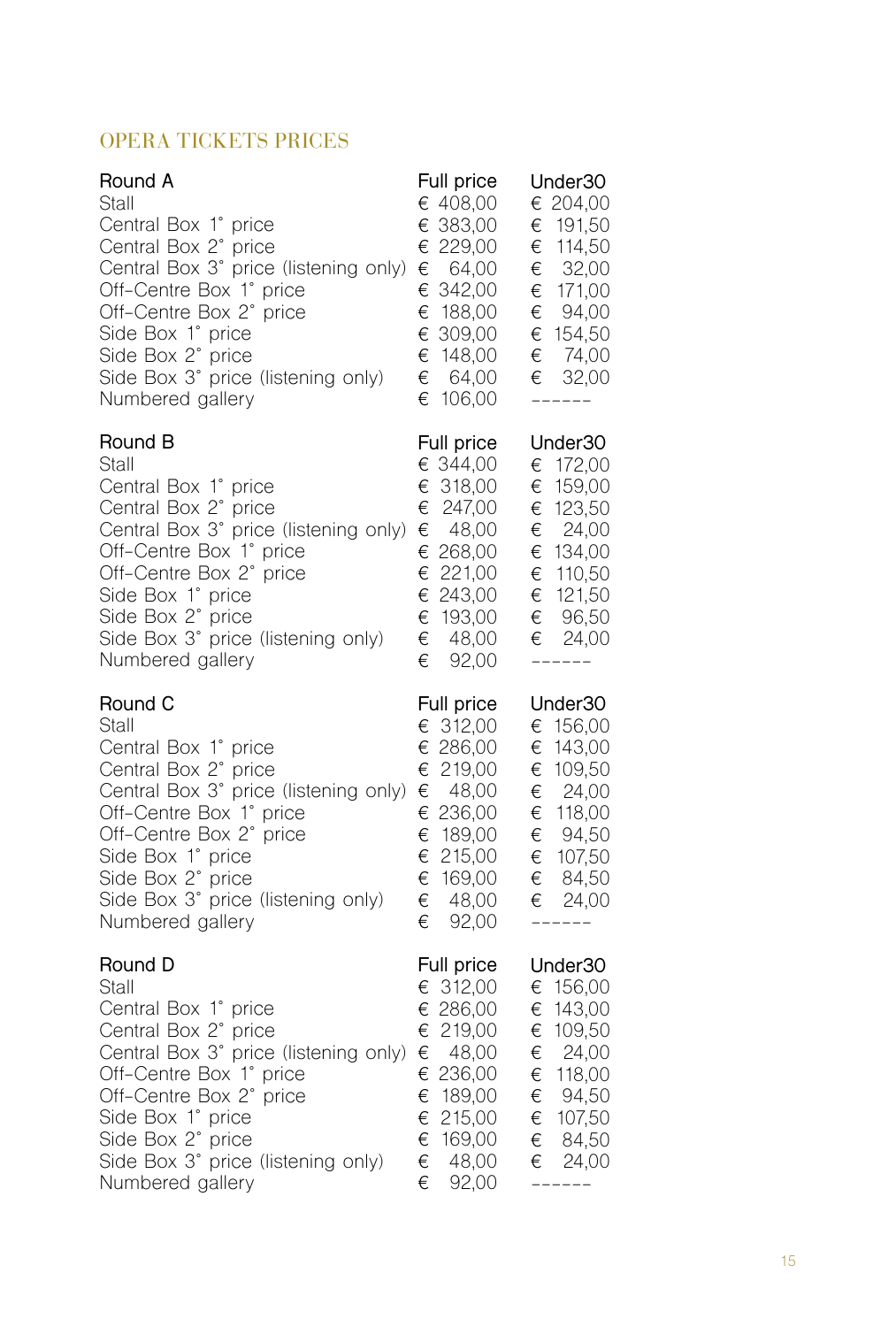# **TICKETS**

Tickets on sale:

- from **May 3, 2022** at the Ticket office of Teatro Regio di Parma
- from **May 4, 2022** online on festivalverdi.it

## PRICES

| La forza del destino Premiére<br>Simon Boccanegra Premiére<br>Stall<br>Central Box 1° price<br>Central Box 2° price<br>Central Box 3° price (listening)<br>Off-Centre Box 1° price<br>Off-Centre Box 2° price<br>Side Box 1° price<br>Side Box 2°<br>price<br>Side Box 3° price (listening)<br>Numbered gallery<br>Standing gallery                                                | Full price<br>180,00<br>€<br>€<br>170,00<br>€<br>90,00<br>€<br>30,00<br>155,00<br>€<br>€<br>70,00<br>€<br>140,00<br>€<br>50,00<br>€<br>30,00<br>45,00<br>€<br>€<br>15,00  | Under30<br>€<br>90,00<br>€<br>85,00<br>€<br>45,00<br>15,00<br>€<br>77,50<br>€<br>€<br>35,00<br>€<br>70,00<br>€<br>25,00<br>15,00<br>€<br>------<br>------ |
|------------------------------------------------------------------------------------------------------------------------------------------------------------------------------------------------------------------------------------------------------------------------------------------------------------------------------------------------------------------------------------|---------------------------------------------------------------------------------------------------------------------------------------------------------------------------|-----------------------------------------------------------------------------------------------------------------------------------------------------------|
| La forza del destino Other performaces<br>Simon Boccanegra Other performaces<br>Messa da Requiem Premiére<br>Stall<br>Central Box 1° price<br>Central Box 2° price<br>Central Box 3° price (listening)<br>Off-Centre Box 1° price<br>Off-Centre Box 2° price<br>Side Box 1° price<br>Side Box 2°<br>price<br>Side Box 3° price (listening)<br>Numbered gallery<br>Standing gallery | Full price<br>150,00<br>€<br>€<br>139,00<br>€<br>107,00<br>€<br>20,00<br>118,00<br>€<br>€<br>96,00<br>€<br>107,00<br>€<br>86,00<br>€<br>20,00<br>43,00<br>€<br>€<br>10,00 | Under30<br>€<br>75,00<br>€<br>69,50<br>€<br>53,50<br>10,00<br>€<br>€<br>59,00<br>€ 48,00<br>€<br>53,50<br>€<br>43,00<br>10,00<br>€<br>------<br>------    |
| Messa da Requiem Other performance<br>Stall<br>Central Box 1° price<br>Central Box 2° price<br>Central Box 3° price (listening)<br>Off-Centre Box 1° price<br>Off-Centre Box 2° price<br>Side Box 1° price<br>Side Box 2° price<br>Side Box 3° price (listening)<br>Numbered gallery<br>Standing gallery                                                                           | Full price<br>130,00<br>€<br>€<br>120,00<br>€<br>95,00<br>€<br>20,00<br>€<br>100,00<br>€<br>85,00<br>€<br>90,00<br>€<br>70,00<br>€<br>20,00<br>€<br>30,00<br>€<br>10,00   | Under30<br>€<br>65,00<br>€<br>60,00<br>€<br>47,50<br>€<br>10,00<br>€<br>50,00<br>42,50<br>€<br>45,00<br>€<br>€<br>35,00<br>€ 10,00<br>-------<br>------   |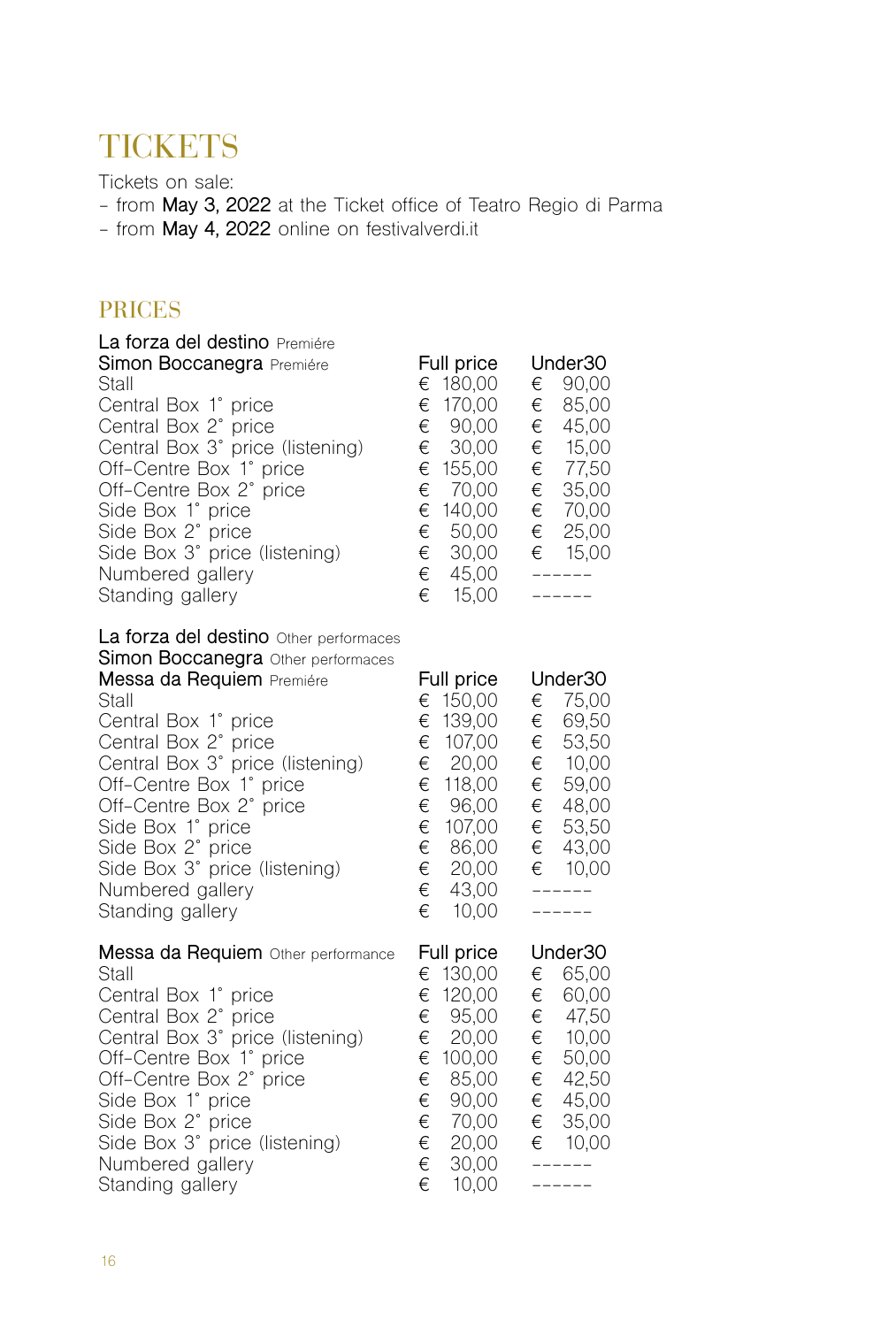| Il trovatore<br>Stall<br>Central Box<br>Side Box<br>Numbered gallery                                                                                                                                                                                                                                       | Premiére<br>€ 150,00<br>110,00<br>€<br>€ 70,00<br>50,00<br>€                                                                                                         | Other performance<br>€ 130.00<br>€ 90,00<br>€ 60,00<br>€ 40,00                                                         |
|------------------------------------------------------------------------------------------------------------------------------------------------------------------------------------------------------------------------------------------------------------------------------------------------------------|----------------------------------------------------------------------------------------------------------------------------------------------------------------------|------------------------------------------------------------------------------------------------------------------------|
| Gala verdiano<br>Quattro pezzi sacri<br>Stall<br>Central Box 1° price<br>Central Box 2° price<br>Central Box 3° price (listening)<br>Off-Centre Box 1° price<br>Off-Centre Box 2° price<br>Side Box 1° price<br>Side Box 2° price<br>Side Box 3° price (listening)<br>Numbered gallery<br>Standing gallery | Full price<br>90,00<br>€<br>80,00<br>€<br>60,00<br>€<br>€<br>20,00<br>€<br>60,00<br>€<br>45,00<br>€<br>55,00<br>€<br>40,00<br>€<br>20,00<br>€<br>30,00<br>€<br>10,00 | Under <sub>30</sub><br>€ 45,00<br>€ 40,00<br>€ 30,00<br>€ 10,00<br>€ 30,00<br>€ 22,50<br>€ 27,50<br>€ 20,00<br>€ 10,00 |
| Fuoco di gioia<br>Stall<br>Central Box<br>Side Box                                                                                                                                                                                                                                                         | Full price<br>80,00<br>€<br>60,00<br>€<br>€<br>50,00                                                                                                                 |                                                                                                                        |

€ 25,00 € 10,00

Numbered gallery Standing gallery

17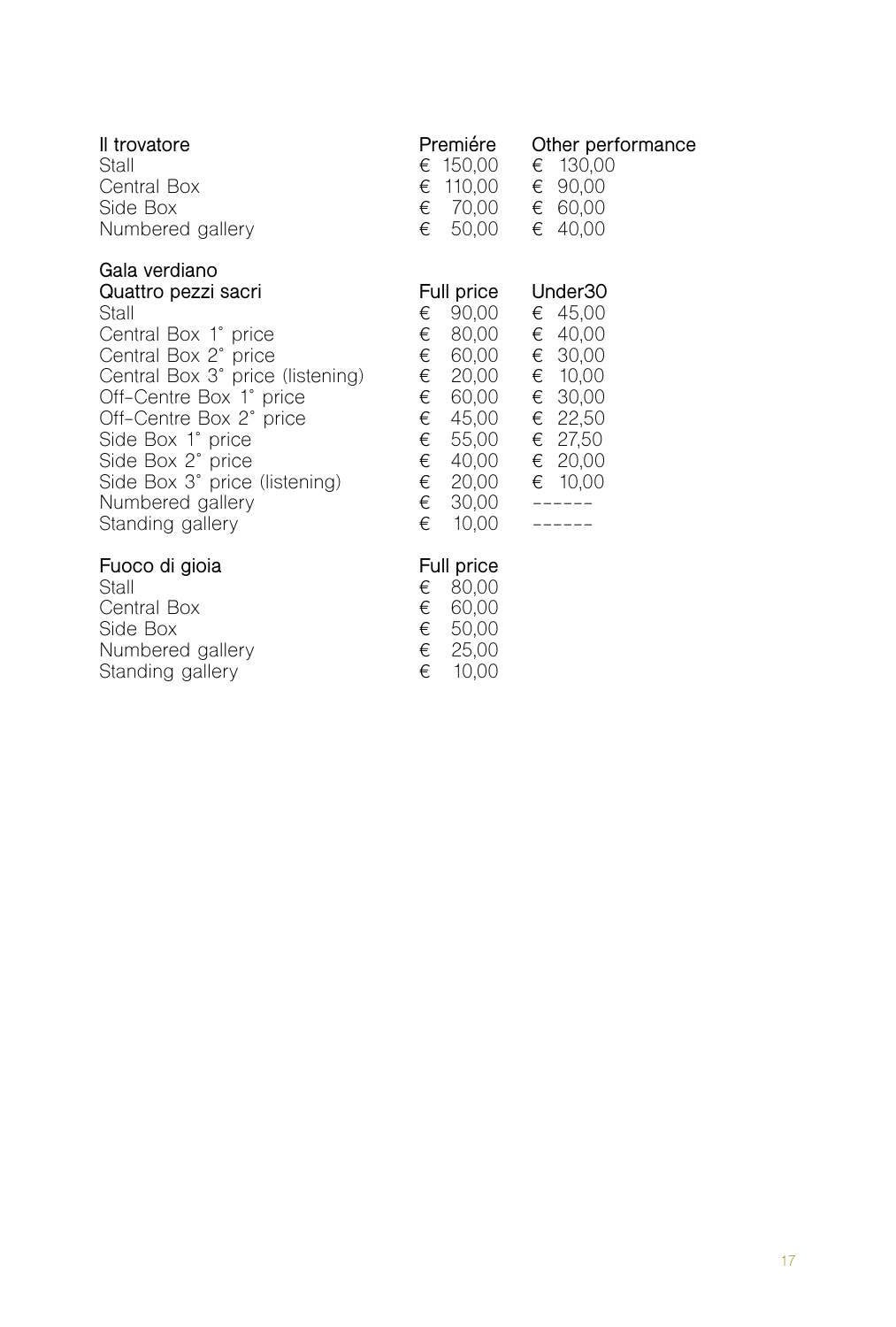# TEATRO REGIO PLAN